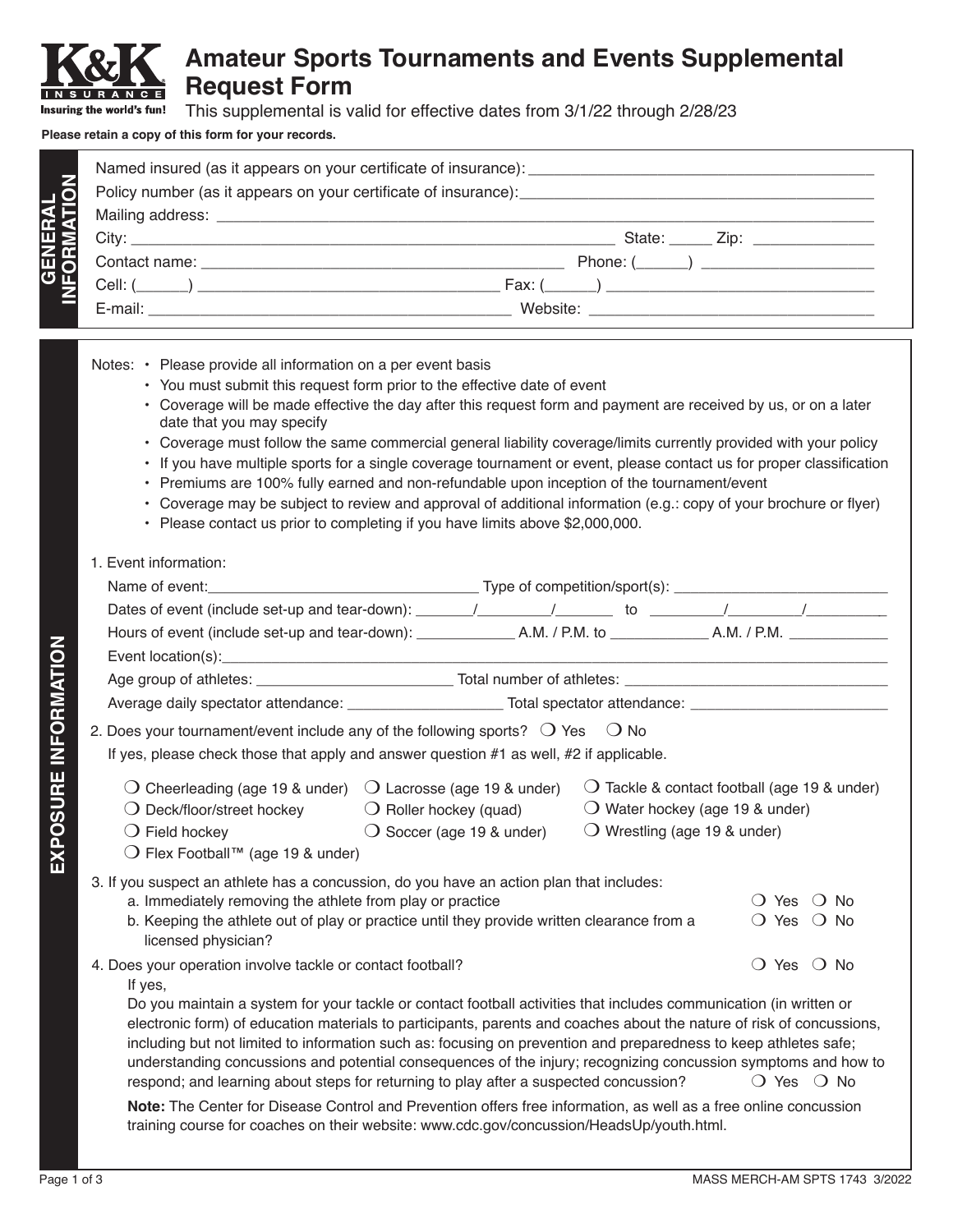| Should you carry limits or need limits above \$2,000,000, please contact our office prior to completing this form. |                                                                     |                                                      |                 |                                                                     |                                                   |                                                   |  |
|--------------------------------------------------------------------------------------------------------------------|---------------------------------------------------------------------|------------------------------------------------------|-----------------|---------------------------------------------------------------------|---------------------------------------------------|---------------------------------------------------|--|
| <b>Sport</b><br><b>Classification</b><br>(refer to<br>brochure)                                                    | \$1,000,000 CGL and<br>\$25,000 MPP<br>(per participant, per event) |                                                      |                 | \$2,000,000 CGL and<br>\$25,000 MPP<br>(per participant, per event) | \$1,000,000<br><b>CGL Only</b><br>(per spectator, | \$2,000,000<br><b>CGL Only</b><br>(per spectator, |  |
|                                                                                                                    | <b>Option A</b>                                                     | <b>Option A</b><br>w/Brain Injury<br><b>Excluded</b> | <b>Option B</b> | Option B w/<br><b>Brain Injury</b><br><b>Excluded</b>               | per event)<br><b>Option F</b>                     | per event)<br><b>Option G</b>                     |  |
| Class 1                                                                                                            | \$1.64                                                              | N/A                                                  | \$2.08          | N/A                                                                 | .25                                               | .38                                               |  |
| Class 2                                                                                                            | \$1.86                                                              | N/A                                                  | \$2.30          | N/A                                                                 | .25                                               | .38                                               |  |
| Class 3                                                                                                            | \$2.17                                                              | N/A                                                  | \$2.61          | N/A                                                                 | .25                                               | .38                                               |  |
| Class 4                                                                                                            | $$2.35*$                                                            | \$2.17                                               | $$2.79*$        | \$2.61                                                              | .25                                               | .38                                               |  |
| Class 5                                                                                                            | N/A                                                                 | N/A                                                  | N/A             | N/A                                                                 | .25                                               | .38                                               |  |

\* LIMITED COVERAGE FOR BRAIN INJURY TO SPECIFIED PLAYER - "Brain injury" means concussion, chronic traumatic encephalopathy or any other injury to the brain and any symptoms, conditions, disorders and diseases, including death, resulting therefrom but only if such injury occurs as a result of specific events occurring during the policy period.

| <b>PREMIUM CALCULATION</b><br>$\bigcirc$ Check here, if you are opting to exclude coverage for brain injury.<br>Please make sure you are using the accurate rate below. |                    |                      |              |                                         |     |                                   |
|-------------------------------------------------------------------------------------------------------------------------------------------------------------------------|--------------------|----------------------|--------------|-----------------------------------------|-----|-----------------------------------|
| <b>Coverage Option</b>                                                                                                                                                  | <b>Sport Class</b> | Rate<br>(from above) | $\mathbf{v}$ | # of Participants<br>or # of Spectators |     | <b>Premium Due</b><br>(per event) |
|                                                                                                                                                                         |                    | \$                   | $\checkmark$ |                                         | $=$ | S                                 |

**Complete this section if you require additional certificates listing a facility, property owner or similar third-party as an additional insured on your policy. Provide a separate request for each additional certificate needed.** 

**Note: Please request all additional insureds needed for this policy term. Additional insureds from the expiring policy term will not be automatically renewed.**

**1. When is this certificate needed? :**  $\frac{1}{2}$ 

2. What is the additional insured's relationship to you?  $\bigcirc$  Owner/manager/lessor of premises (facility or venue)

 $\bigcirc$  Sponsor  $\bigcirc$  Co-promoter  $\bigcirc$  Other (please identify/explain):

NOTE: The certificate holder will automatically be an Additional Insured for an Owner/manager/lessor, Sponsor or Co-Promoter relationship

3. Certificate holder/additional insured name:

| Mailing address: |               |
|------------------|---------------|
| City             | State:<br>'ır |

4. Does the certificate holder/additional insured require any special wording or endorsements?  $\circ$  Yes  $\circ$  No

If yes, check all that apply:  $\bigcirc$  CG2026  $\bigcirc$  Primary  $\bigcirc$  Waiver of subrogation

 $\bigcirc$  Other (please explain):

**NOTE: If you are not sure, please attached a copy of the insurance requirements/instructions you've received.**

**The most common delay in certificate processing is caused by providing partial or incorrect name and/or instructions. Please check your request carefully before submitting.**

**K&K Insurance Group, Inc. • P.O. Box 2338 • Fort Wayne, IN 46801-2338 • 1-800-426-2889 • Fax 1-260-459-5105 • www.kandkinsurance.com**

K&K Insurance Group, Inc. is a licensed insurance producer in all states (FL license #L007299, TX license #13924); operating in CA, NY and MI as K&K Insurance Agency (CA license #0334819)

**CERTIFICATE REQUESTS**

**CERTIFICATE REQUESTS**